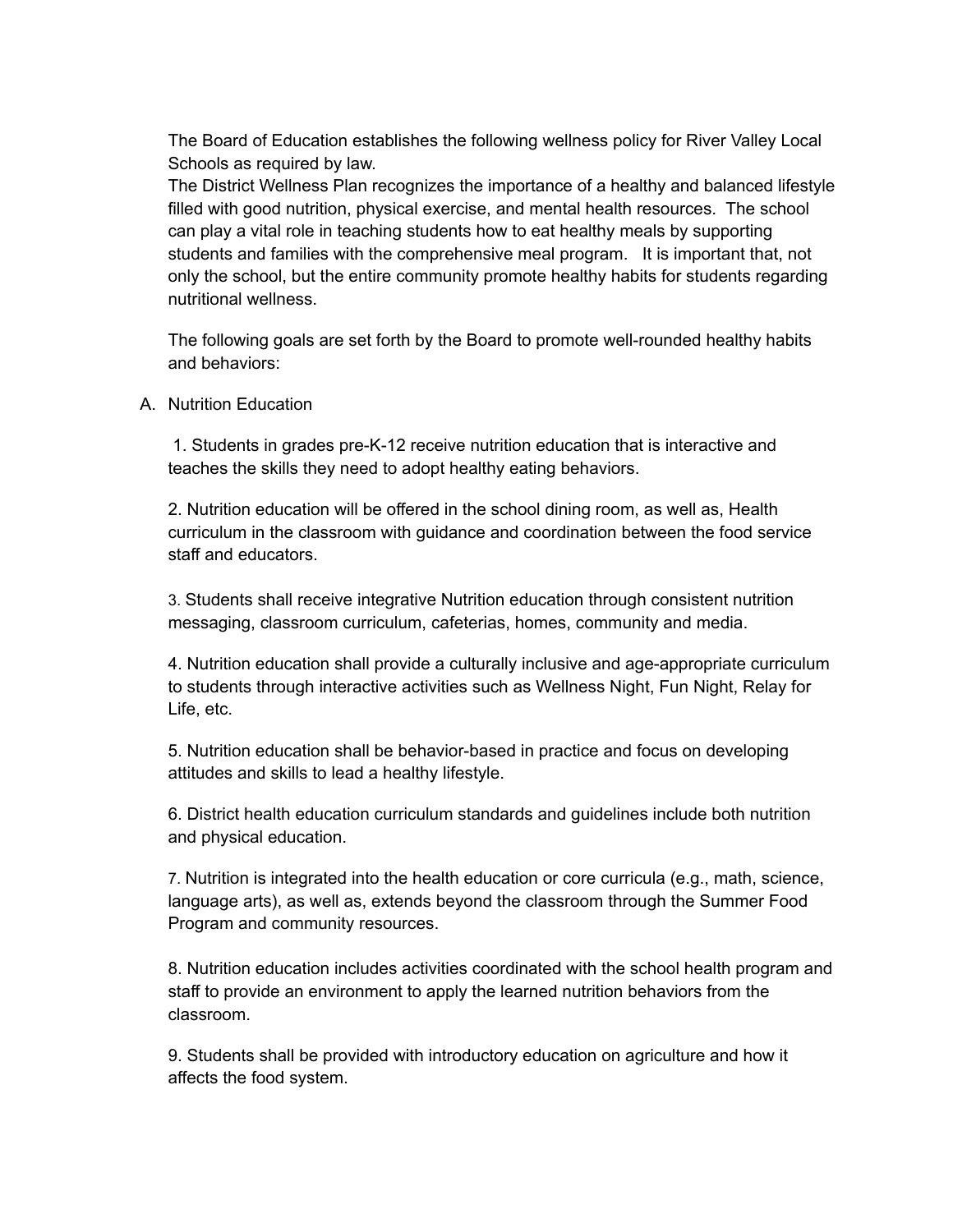## B. Nutrition Standards

1. The schools will provide breakfast every morning in accordance with the USDA School Breakfast Program.

2. The Food Service Program shall comply with federal and state guidelines pertaining to food selection, including the USDA nutrition standards.

3. Students use ID cards to purchase school meals, protecting and ensuring the privacy of students who qualify for free/reduced lunch.

4. All students are given an application for free and reduced lunch.

5. The cafeteria provides the option for hot or cold lunch daily to encourage participation in the school meal program.

6. Students are given at least 20 minutes to eat their food once receiving it.

7. Water is available to all students at water fountains, as well as, refillable water stations during lunch time and throughout the school day.

8. The Food Service Director and all food service staff will meet and maintain proper education and USDA Professional Standards.

9. The Food Service Program will provide locally sourced and fresh food to students whenever possible.

## C. Physical Education/Activity

- 1. The physical education program provides opportunities for students to learn and practice physical activity in a developmentally appropriate way in grades K-12. High school students are given the opportunity to opt out of in-school physical education if participation in extracurricular physical activity meets the appropriate standards.
- 2. Students are given opportunities for physical activity through a range of before and/or after school programs including, but not limited to, intramurals, interscholastic athletics, and physical activity clubs.
- 3. The District meets all requirements for elementary, middle, and high school physical education.
- 4. Physical education is taught and endorsed by a licensed physical education teacher, and the school will provide annual professional development to support continuing education.
- 5. The physical education program shall provide a comprehensive curriculum that supports knowledge, attitudes, and behaviors which encourage participation in lifelong physical activity.
- 6. The school is committed to encouraging and providing resources to families regarding physical activity outside of school, such as outdoor play activities, engagement with community sports and clubs, and lifelong physical activities.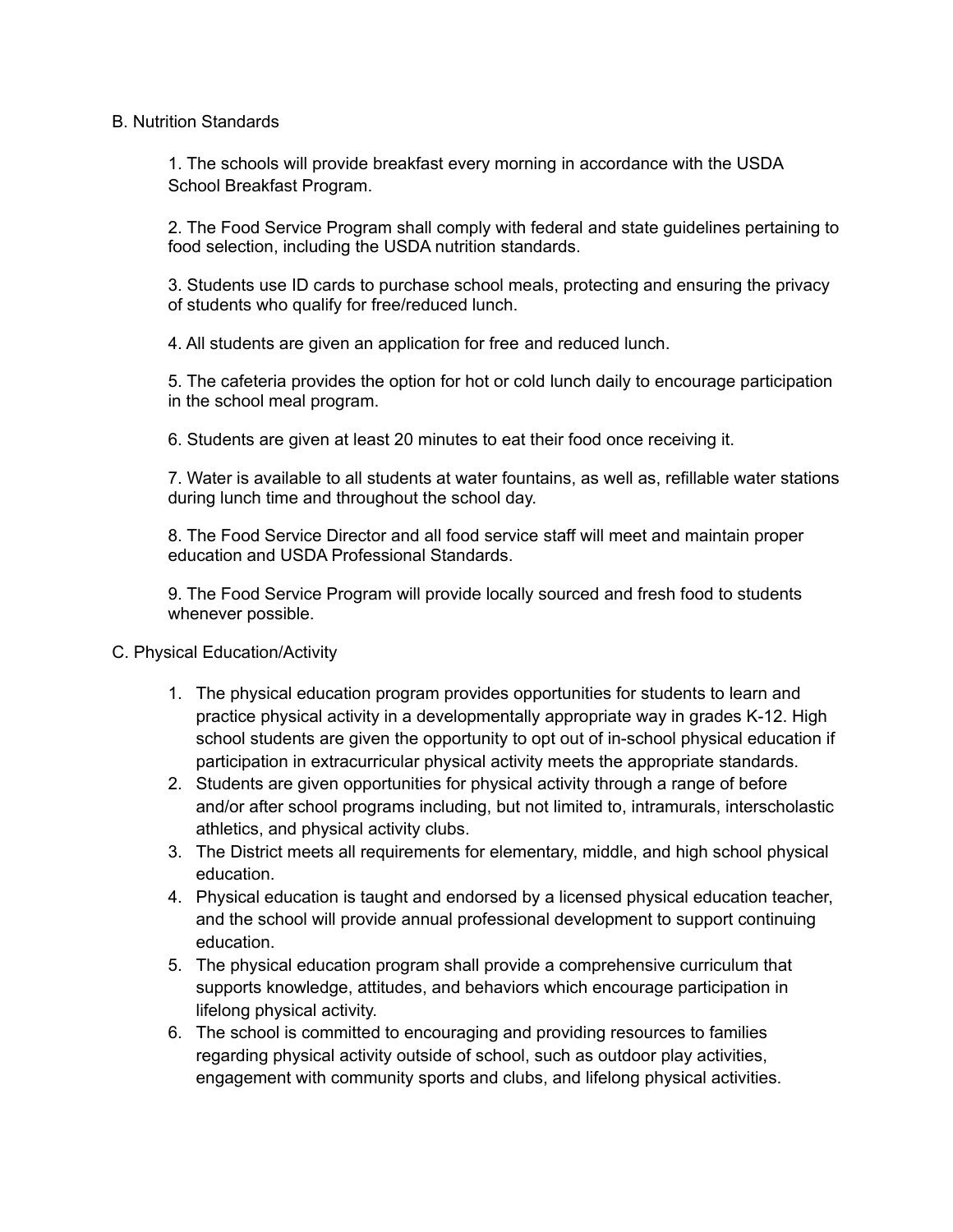- 7. Elementary students will be provided with 20 minutes of recess/day and physical activity breaks throughout the school day.
- D. Nutrition Promotion
	- 1. With regard to nutrition promotion, any foods and beverages promoted to students at school, during school hours, will meet or exceed the USDA Smart Snacks requirements in School nutrition standards.
	- 2. The District will provide and require students to select a fruit or vegetable with each reimbursable meal.
	- 3. The food service program shall comply with USDA Guidelines and Federal and State regulations pertaining to the selection, preparation, consumption, and disposal of food and beverages (in accordance with Policy 8500).
	- 4. The Food Service Program prohibits the sale of food with minimal nutritional value. Food that does not meet or exceed the USDA Dietary Guidelines for Americans and the USDA Smart Snack requirements in School nutrition standards will not be sold during the school day.
	- 5. Food that is not available in the district will not be advertised on school property.
	- 6. All food items and beverages available for sale to students for consumption on the school campus between midnight and thirty (30) minutes after the close of the regular school day shall comply with the current USDA Dietary Guidelines for Americans and the USDA Smart Snacks in School nutrition standards, including, but not limited to, competitive foods that are available to students a la carte or as entrees in the dining area, as well as food items and beverages from vending machines and school organizations. Beverages containing caffeine will not be sold during school hours.
	- 7. All foods, including competitive foods, that are available to students a la carte in the dining area, as classroom snacks, from vending machines, for classroom parties, fundraisers, or at holiday celebrations will comply with USDA standards.
	- 8. Staff is encouraged to use physical activity as a reward. Staff will make efforts to not deny student participation in recess or other physical activities as a form of punishment.
	- 9. Staff is encouraged to model a healthy and active lifestyle.
	- 10. The Food Service Director will be qualified, certificated, licensed, or credentialed, according to current professional standards.
	- 11. Continuing professional development and training shall be provided for all staff of the food service program.

A Wellness Committee will be identified by the Superintendent and be responsible for meeting at least 4 times per year and review and recommend updates to the Wellness Policy at least every three years.

- a. The Committee will be made up of diverse staff members, including but not limited to, food program staff, school health professionals, mental health and social services staff, administration.
- b. Results of the triennial assessment will be available in a public forum.